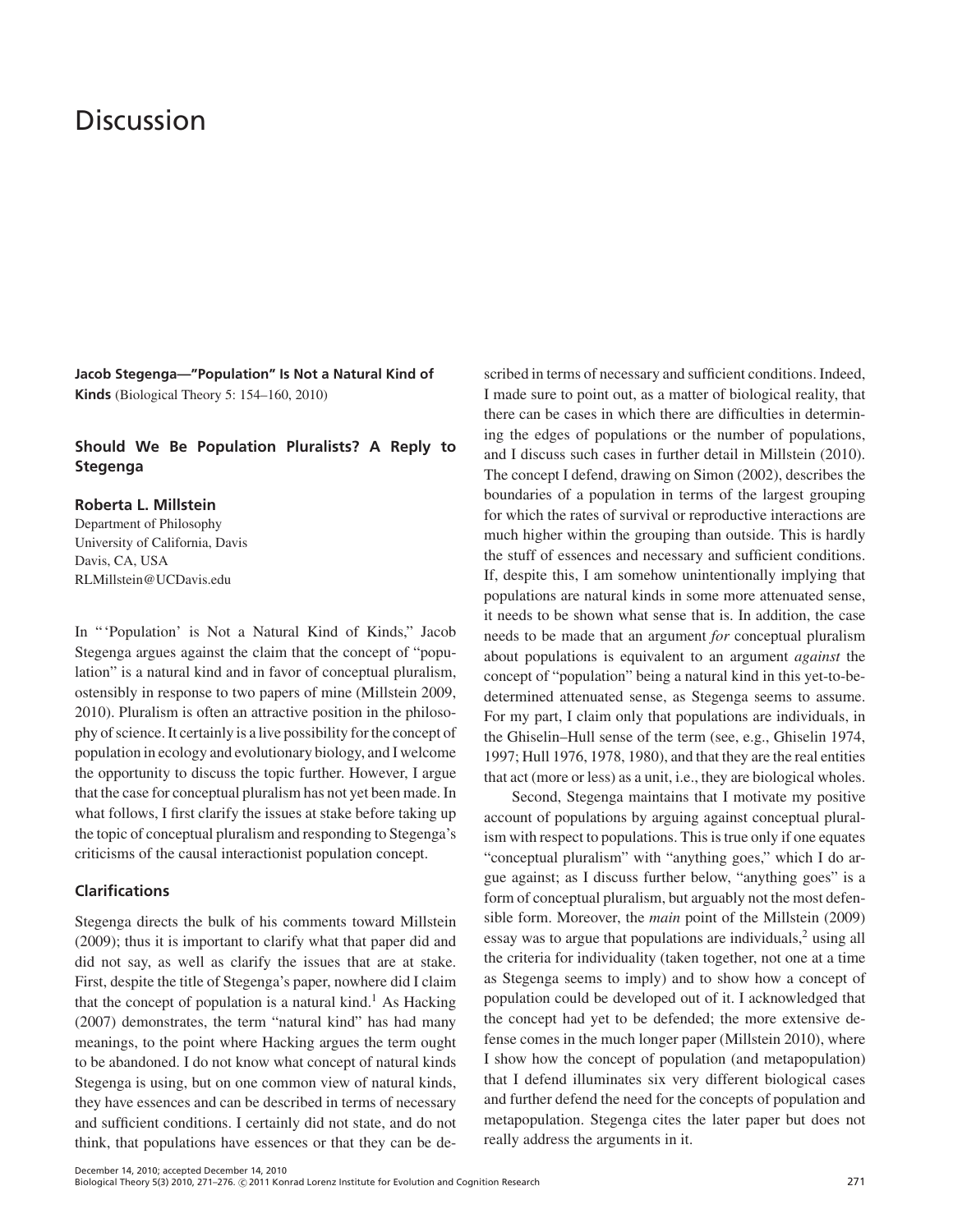## **On Conceptual Pluralism**

As noted above, Stegenga seems to equate "conceptual pluralism" with "anything goes" views. I do think, as I say in Millstein (2009), that there is a serious problem with the claim that any set of organisms (including "gerrymandered" sets) can *legitimately* be considered a population. And as I demonstrate there, if it were true that if any collection of organisms whatever could *legitimately* be considered as a population, then there would be no fact of the matter about whether selection was operating or not,<sup>3</sup> and that this would raise a problem for anyone who thinks that selection can explain adaptation (or that it can explain anything at all). Stegenga seems to agree that there would be a problem with any claim that implies that there is no fact of the matter about whether selection is operating or not (or, at least, he thinks that it would be "odd" if there were no fact of the matter about whether selection is operating or not). However, he changes the antecedent "if any set of organisms is *legitimately* to be called a population" to "if we permit conceptual pluralism with respect to population," thus equating "conceptual pluralism" with an anti-realist "anything goes." And, so while he is right that "our *choice* of definitions does not influence aspects of the world independent of our knowledge of them" (emphasis added), it is still the case that if it were possible to *legitimately* call any set whatever a population, then selection would be arbitrary. It would not be our *choice* that made selection arbitrary, but rather that there was no fact of the matter about what the population was (allowing for any legitimate ascription whatever), so that there would be (1) no selection or drift on a "population" of pink morphs, (2) no selection but drift in the "population" of pink and brown morphs, and (3) both selection and drift in the "population" of pink, yellow, and brown morphs, where yellow morphs are the fittest, pink and brown morphs are equally fit, and the pink, brown, and yellow morphs referred to in each of the three purported "populations" are the same organisms.<sup>4</sup> Unless Stegenga wants to accept the "odd" consequence that there are cases where there is no fact of the matter about whether selection is operating, I can't see how he can avoid rejecting the "anything goes" form of conceptual pluralism.

There are, however, far more interesting forms of conceptual pluralism, such as the one defended by Gannett (2003), in which different biologically and theoretically informed research questions might yield different and equally cogent definitions of population.<sup>5</sup> In Millstein (2009), I acknowledge that nothing that I say overturns this form of pluralism. Rather, I raise one brief worry for it, namely that if we do not put some limitations on what counts as "biologically and theoretically informed research questions," then "conceptual pluralism" will slide into "anything goes."6 I do not think Gannett endorses an "anything goes" view of populations. It may indeed be possible to specify what counts as biologically and theoretically informed research so that an "anything goes" form of conceptual pluralism can be avoided; contra Stegenga, I don't think this requires solving Popper's demarcation problem. I just think it's a difficult issue that has yet to be addressed, and I hope that Gannett (and/or others) work toward addressing it in this context.

Other than this brief reply to Gannett, the only way in which my papers argue against conceptual pluralism is indirectly, by making the positive case for a concept of population. Again, this is largely done in Millstein (2010), and yes, I still think that there is more to be said. As I think both papers make clear, I sought to jump-start a desperately needed conversation about the concept of population. It may ultimately turn out that one concept (or my proposed concept) cannot do the job. But then one needs to make the case for other, *defensible* concepts of population; conceptual pluralism taken as the obviously correct position or "anything goes" pluralism won't do. One also can't defend conceptual pluralism simply by pointing out that biologists disagree about the concept of population (as it sometimes seems that Stegenga is doing); this is, in fact, the starting point of my own analysis. It should not need to be stated, but all uses are not necessarily *good* uses, and clearly our language needs some limits, or we could just use cells, organisms, populations, species, etc., interchangeably this is a conceptual "anything goes" reductio. I consider it a philosophers' job (understood broadly to include conceptually inclined biologists) to differentiate the good uses from the bad ones. Stegenga calls this "linguistic policing"; I prefer to think of it as linguistic clarification, something of value to philosophers and biologists alike. Moreover, while I heartily believe that we ought to respect the terminological uses of biologists as well as their biological practices, in this case we simply cannot respect all such practices, especially since some biologists *themselves* are concerned about the proliferation of uses (e.g., Wells and Richmond 1995; Pfeifer et al. 2007), and since most biologists would not find acceptable the consequence that there is no fact of the matter about whether selection occurs.

Finally, Stegenga is surely right to point out that I endorse a type of pluralism by limiting the concept I defend to evolutionary and ecological contexts. Since I am not an "antipluralist," I have no problem with that. My claim is only that ecological and evolutionary processes themselves have formed biological objects (in this case, populations) that operate more or less as a unit, and that our concept should reflect those objects as best as they can. Perhaps a broader concept of population is available to cross disciplines, and perhaps it would serve the purposes of scientific communication to use such a concept; I have no objection to such a concept. I simply think that a concept of population that could apply to, e.g., statistics, biomedicine, and ecology/evolutionary biology, would be so general that it would no longer serve the purpose of helping us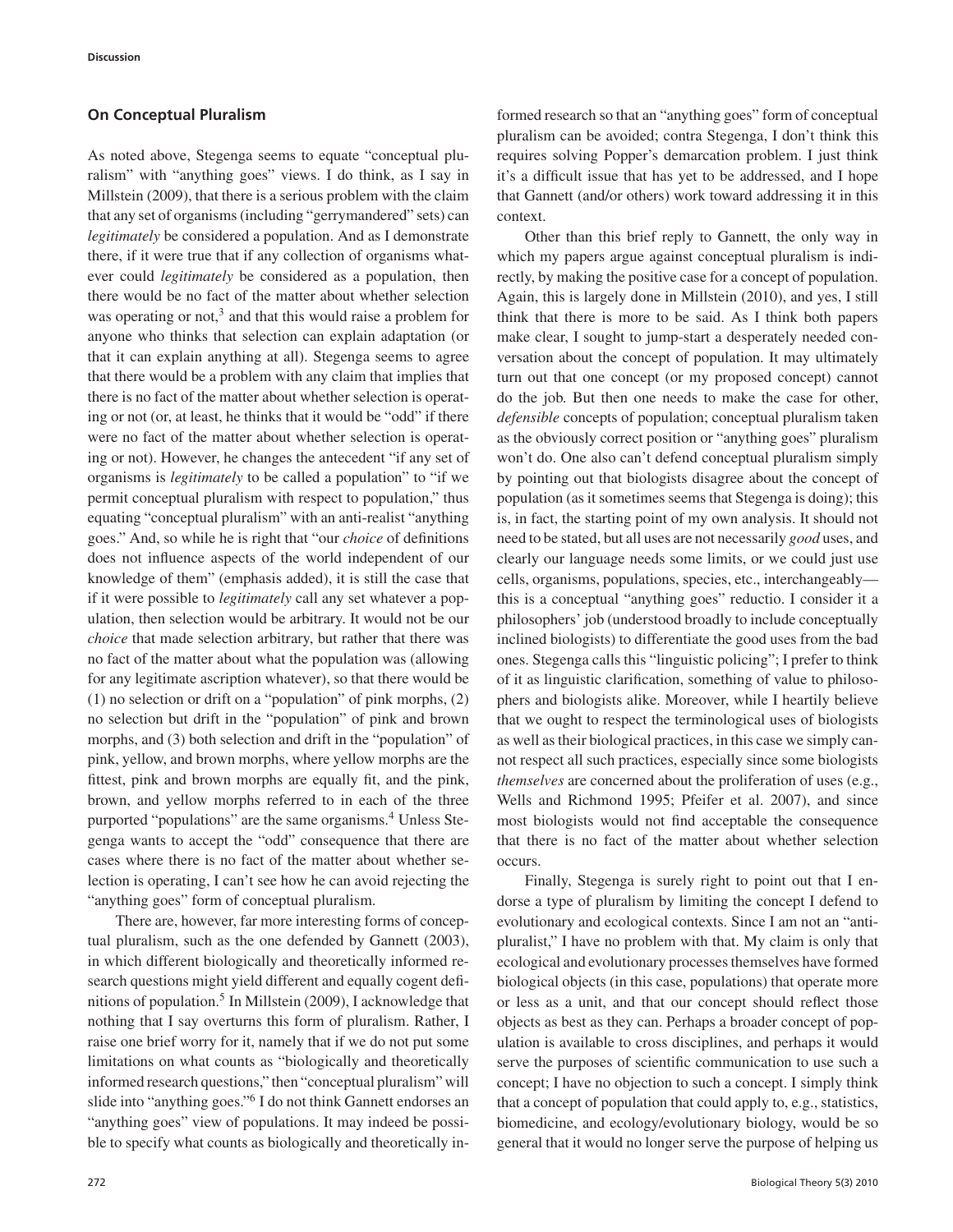understand the models of ecology and evolutionary biology, nor would it tell us much about the entities that we were picking out to study, or give us guidance in making those choices in the first place.

But perhaps Stegenga has given reasons to think that my proposed population concept, which I have dubbed the *causal interactionist population concept* (Millstein 2010), is inadequate, which might be seen as providing some degree of support for some version of conceptual pluralism. Thus, let us turn to Stegenga's objections.

## **Replies to Concerns with the Causal Interactionist Population Concept**

Stegenga raises three objections to the causal interactionist population concept. The first objection is that it is vague. I must admit that I find myself baffled by Stegenga's arguments in this section, and here I can only point out to the reader what may be obvious; Stegenga has taken bits and pieces of my concept and argued for their vagueness, rather than considered the whole. So, for example, he states that "[t]he notions of 'Darwinian struggle for existence,' 'causally interconnected,' and 'same spatial area' are loose enough to allow nearly any two conspecific organisms to be part of the same population." But this follows only if one ignores the part that says, "The population is the largest number of organisms who are causally interconnected" (Millstein 2009: 271); as I hint at in the Millstein (2009) paper and state more firmly in the Millstein (2010) paper, the "boundaries of the population are the largest grouping for which the rates of interaction are much higher within the grouping than outside" (p. 67). Similarly, he first states that "causally interacting" is vague, before acknowledging that I did, in fact, specify the relevant types of causal interactions (survival and reproductive interactions—so, no, gravitational forces don't count), which he then admits are *not* conceptually vague. More usefully, Stegenga suggests that my concept is epistemically vague, pointing out that biologists often lack epistemic access to the relevant interactions. It is true that they often lack such access, an issue that I address in the Millstein (2010) paper by discussing the role that *indirect indicators* of these interactions can play without their being part of the concept of population. This sort of point is well recognized in the species literature; for example, in applying the biological species concept one might in certain cases need to rely on morphological characteristics.

The second objection that Stegenga raises is that the causal interactionist population concept does not in fact address some of the concerns that motivated me to propose the concept in the first place. For example, Stegenga suggests that individual organisms may sometimes display the relevant causal interactions necessary to be considered part of the same population, whereas at other times they may not, and that this may

set up situations where biologists could reach contradictory conclusions concerning the very same organisms—and I had expressed a concern about biologists talking past one another by inadvertently using different population concepts. Here I acknowledge that

another issue that needs to be addressed is the role that time plays in our understanding of populations; it may be that consideration of very short periods of time (taking into account ephemeral interactions) or very long periods of time will require further amendments to the population concept (Millstein 2010: 82).

But to speak to Stegenga's concern, let's suppose that at time t1 organisms are interacting in such a way that they would be considered a population on my account, but that at time t2 their *descendants* (note that on my account, interactions need only occur over the course of a generation, not at any given moment in time) are no longer interacting in this way. Perhaps subgroups are interacting (in which case, we might say that the population has split), or perhaps all of the organisms have gone their separate ways, so to speak. Then a biologist who had studied the organisms at time t1 might have identified certain selection processes, whereas another biologist who had studied those organisms' descendants at time t2 might conclude that those selection processes were not operating. I don't see why this is problematic or contradictory. In fact, it seems exactly what we would want to occur. Indeed, it is a population concept that *reveals* the issue in the first place; otherwise, we might simply conclude that any descendants are members of the same original population and think that they are likely to be undergoing the same ecological and evolutionary processes (not that I think biologists would make such a mistake, given the relevant information). And acknowledging that population structure changes over time does not imply that there is no fact of the matter about which ecological and evolutionary processes are occurring at a specified time.

The third objection that Stegenga raises is that the causal interactionist population concept is overly restrictive "for the broad array of population-based questions that many ecologists (and geneticists, and epidemiologists, etc.) are interested in." Again, the scope of the concept that I defend extends only as far as ecological and evolutionary contexts; I make no claim for population concepts outside that domain (indeed, I suspect that they are in fact different). But perhaps there are ecological and evolutionary questions that my concept does not address. If so, Stegenga has not identified them. He suggests that an ecologist might have reasons to study brown *Cepaea nemoralis* morphs alone, even if they are engaging in frequent survival and reproductive interactions with pink and yellow morphs: "Maybe they have special resistance to predation? Maybe they are less heat tolerant?" I agree that a biologist might be interested in these questions. However, the way they are phrased, they are asking about *relative* resistance to predation,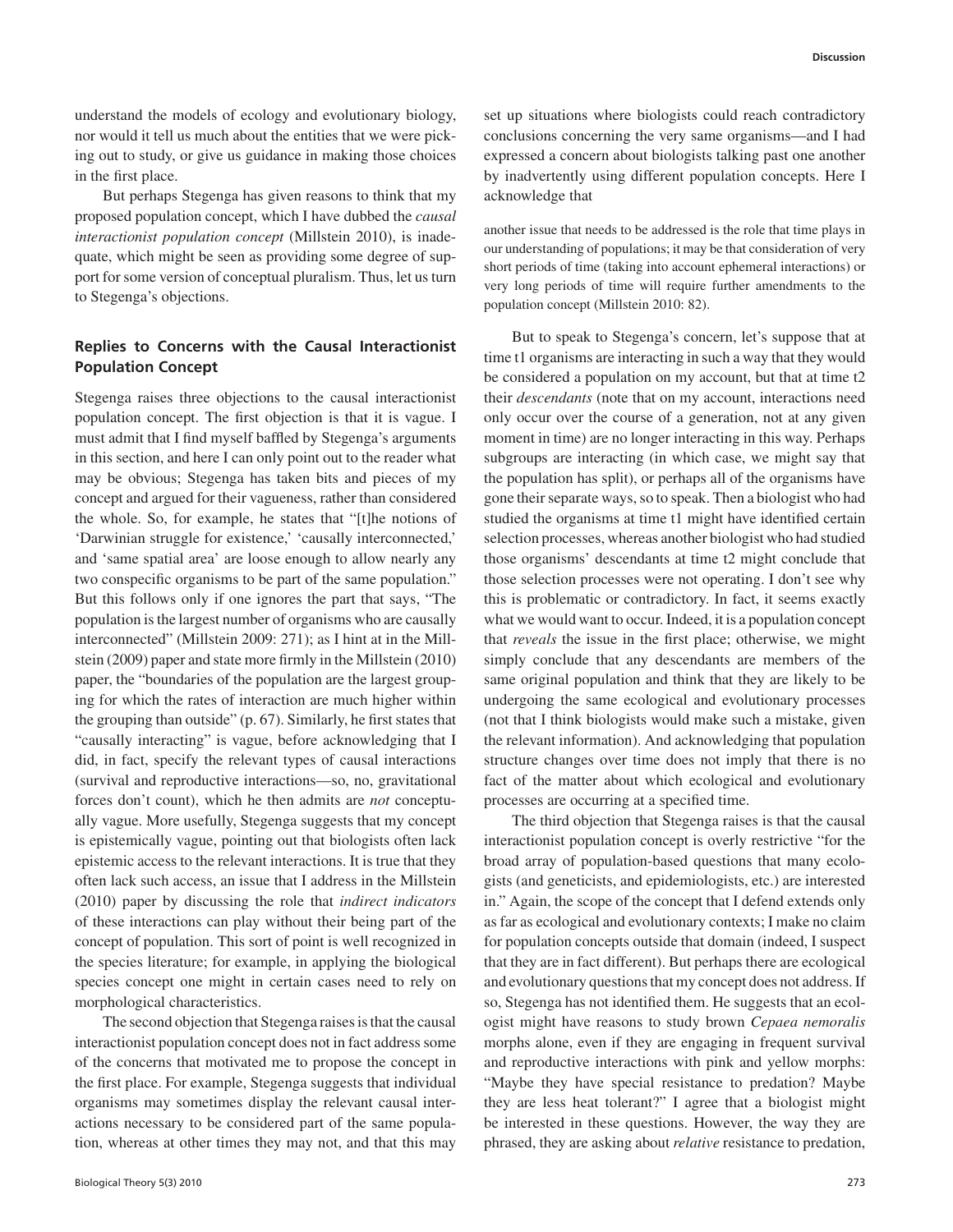and *relative* heat tolerance; I can only imagine that the biologist is interested in these abilities relative to other organisms that the brown morphs are interacting with. If that is not so, or if the biologist is interested in those abilities in some sort of absolute (rather than relative) sense, then the biologist is no longer asking ecological or evolutionary questions. The biologist is asking questions that might better be described as behavioral or physiological ones. These kinds of questions have *implications* for evolution and ecology, of course, but only when other organisms that are engaged in frequent interactions are considered. As for studying subsets of what I call populations in order to determine their evolutionary processes (another one of Stegenga's suggestions), as I argue in the Millstein (2010) article, the "answers" that one arrives at will be highly misleading and will tend to be predictively inaccurate, because causal interactions relevant to evolutionary outcomes are not taken into account. Finally, I acknowledge that some biologists do refer to multi-species groupings as populations; my contention is only that there is already a perfectly respectable term in ecology and evolutionary biology to refer to such groups: community. Again, by reserving a different term for multi-species and single-species groupings, we leave conceptual space for the different dynamics that the former may have as compared to the latter. For example, even though predators and prey interact in ways that affect each other's survival, in general we don't expect such communities to have the same dynamics that populations of the same species do. For the communities that do have similar dynamics to those of populations, we will want to characterize the special circumstances that produce the similar dynamics. But to automatically assume the dynamics are the same (which is what we'd be doing if we failed to distinguish between communities and populations<sup>7</sup>) would result in pretty bad predictions in many cases.

## **Conclusion**

The concept of population is absolutely central to the disciplines that study ecology and evolutionary biology, such as population genetics, ecological genetics, population biology, and evolutionary ecology. It is the concept that many of the models used in these areas are *about*. The models seek to track the dynamics of these populations and make predictions about their futures. Furthermore, populations are the entities that these biologists study in the field; when they sample, it matters whether they are samples of the same population or different ones. There may be more general concepts, applicable beyond ecology and evolutionary biology, that might be interesting for certain purposes, but they would not be informative for understanding what it is that ecologists and evolutionary biologists are tracking. And there might be more specific concepts, but these risk ignoring causal interactions that are relevant to the outcomes under study. If there are other considerations that lead us to reject the causal interactionist population concept, or to accept it as one among other defensible concepts, the case has not yet been made.

#### **Notes**

1. Also, since I explicitly argued that populations are individuals, clearly I do not think that particular populations are kinds.

2. Thus the title, "Populations As Individuals"—I am baffled by Stegenga's statement that he's "not sure what hangs on this [claim] for Millstein" when it was the main point of the essay.

3. This is what Stegenga refers to as FOTM (1); FOTM (2) is an incorrect reading.

4. The example is inspired by the studies of *Cepaea nemoralis* in the 1950s; see Millstein (2008) for analyses of these studies. And just in case it wasn't clear, those are scare quotes around the term *population*.

5. The distinction between "anything goes" conceptual pluralism and more sophisticated forms in which certain concepts are defensible, and others are not, is one that is well recognized in the species literature. (See, e.g., Kitcher 1984; Mishler and Brandon 1987; Ereshefsky 1992). Even Dupré's (1981) "promiscuous realism," which is about as liberal a conceptual pluralism as I think you will find in the species literature, is not an "anything goes" conceptual pluralism (although it does go beyond the present concerns for a concept relevant to biological practice).

6. Stegenga seems baffled as to why I claim that, if we permit conceptual pluralism with respect to population, it follows that a huge burden will rest on characterizing what constitutes legitimate biologically and theoretically informed research. The answer is simply that I was replying to Gannett's (2003) account, which is clear from the context of my remarks.

7. Of course, we could distinguish between "single-species populations" and "multi-species populations"; my point is only that we should make the distinction. Not much hangs on the names themselves, aside from clarity and consistency with much (admittedly, not all) contemporary usage.

#### **References**

- Dupré J (1981) Natural kinds and biological taxa. Philosophical Review 90: 66–90.
- Ereshefsky M (1992) Eliminative pluralism. Philosophy of Science 59: 671– 690.
- Gannett L (2003) Making populations: Bounding genes in space and in time. Philosophy of Science 70: 989-1001.
- Ghiselin MT (1974) A radical solution to the species problem. Systematic Zoology 23: 536–544.
- Ghiselin MT (1997) Metaphysics and the Origin of Species. Albany, NY: SUNY Press.
- Hacking I (2007) Natural kinds: Rosy dawn, scholastic twilight. Royal Institute of Philosophy Supplement 61: 203–239.
- Hull DL (1976) Are species really individuals? Systematic Zoology 25: 174– 191.
- Hull DL (1978) A matter of individuality. Philosophy of Science 45: 335-360.
- Hull DL (1980) Individuality and selection. Annual Review of Ecology and Systematics 11: 311–332.
- Kitcher P (1984) Species. Philosophy of Science 51: 308–333.
- Millstein RL (2008) Distinguishing drift and selection empirically: "The great snail debate" of the 1950s. Journal of the History of Biology 41: 339– 367.